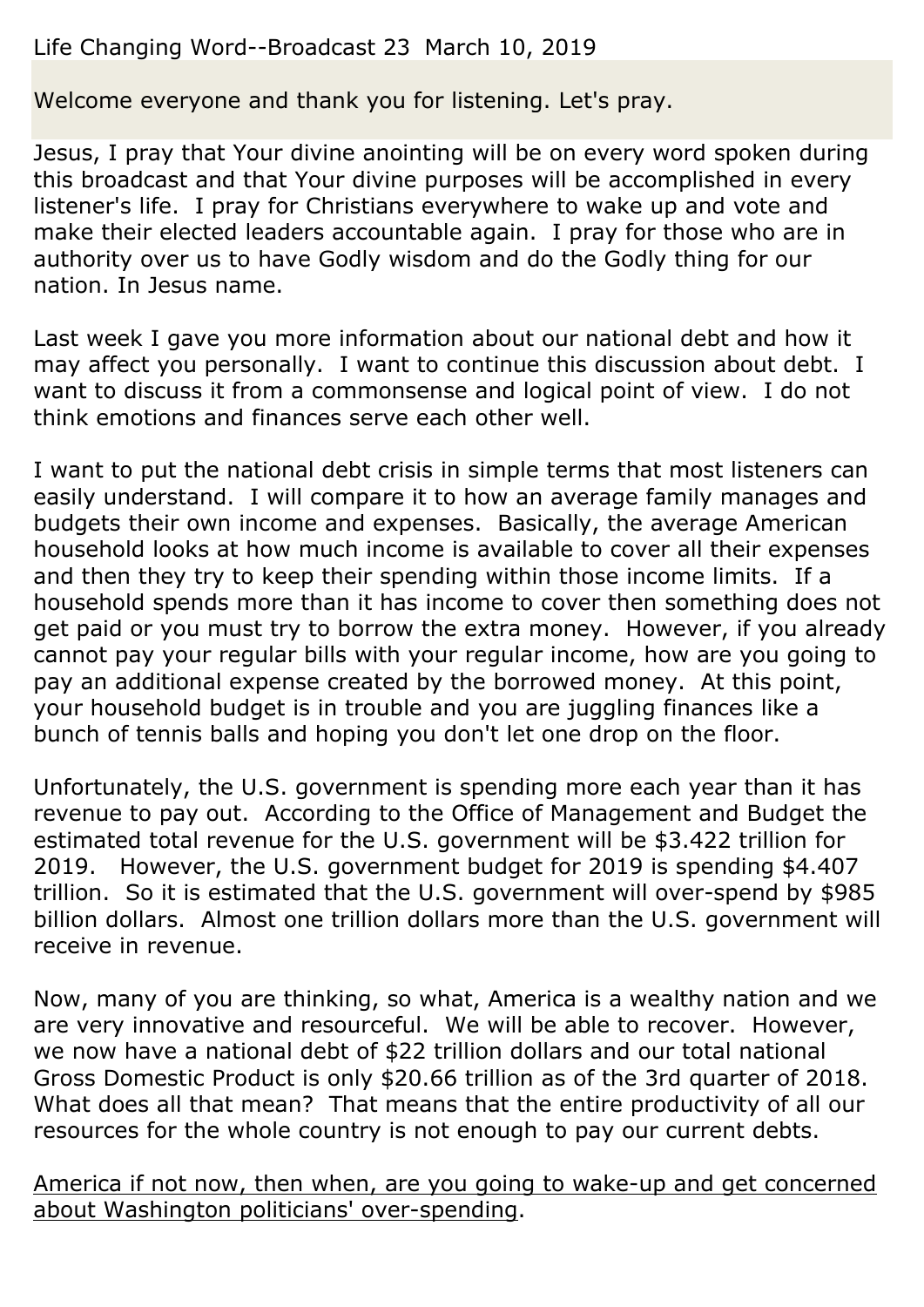So now some of you may be willing to admit our nation has a DEBT CRISIS, but you are asking; how can we deal with the over-whelming debt and get it paid off.

There are two very basic ways. The same way you would handle a debt crisis in your own household. One way is to cut back on spending. A second way is to increase your income. So how do we accomplish these two methods on a national level. We will first look at how Congress tries to cut spending.

Sequestration is one way. This term means to cut-off funds that Congress has already approved and prevent those funds from being spent. In 2011 Congress adopted the Budget Control Act because the politicians could not agree on a plan to reduce the federal deficit. Congress hoped that this would force the bipartisan supercommittee to agree on a plan to cut spending. However, the supercommittee failed and so the Budget Control Act and spending cuts was set in motion.

This Act requires spending to be cut by 10 percent until 2021. The cuts will be made up of one half from the mandatory budget items and one half from the discretionary budget items.

Mandatory budget items are created by Acts of Congress and only Congress can change them. For example, Social Security. Discretionary budget items are funds approved by Congress each year and provides money for the other government agencies. For example, the U.S. military.

Secondly, the U.S. Treasury is authorized to deny access to funds that exceed the Act's spending caps. The spending cap system was to guarantee that spending cuts would be enforced.

But this Budget Control Act only reduces spending by about \$1 trillion dollars over a 10 year period. Hardly a drop in the bucket, when we have a \$22 trillion debt.

In addition, the Congress could adopt the recommendations in the Simpson-Bowles Report. This report made six sensible and practical suggestions.

- o Close \$1 trillion in tax loop holes; boosting revenue to 21% of GDP
- o Limit government spending at 21 percent of GDP.
- o Decrease mandatory spending.
- o Decrease federal health care spending.
- o Create a plan that would make Social Security sustainable.
- o Reform many other government budgeting policies

These recommendations could have worked, but the Washington politicians did not have the political WILL to adopt them. Greedy Washington would rather spend our children's future instead of making tough political decisions that might cost them an election in the short run, but make our nation and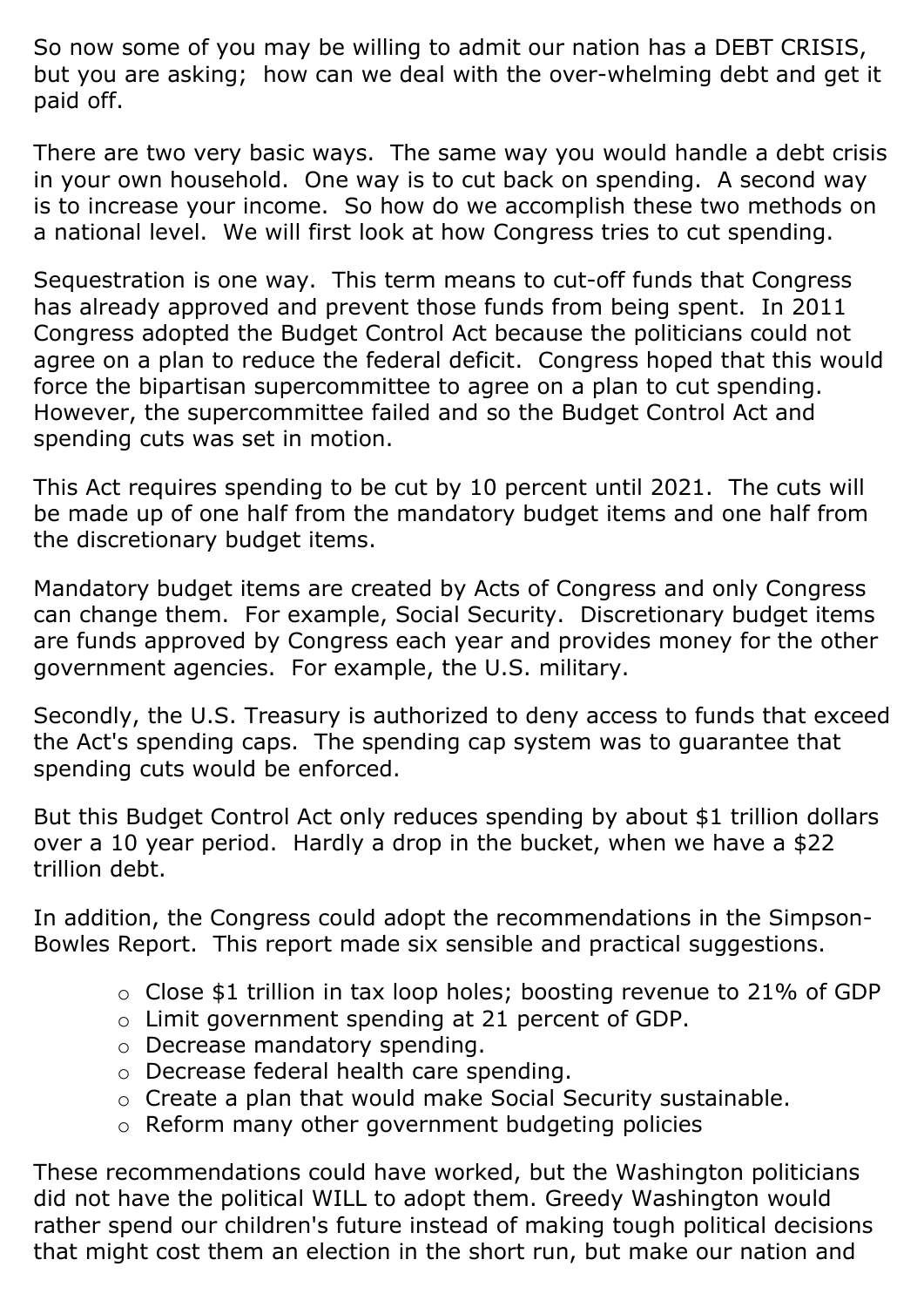children more secure in the future. It is time to make our voices heard. The voices of average, hard-working, tax-paying Americans need to be heard in Washington.

Do you even know who your Congress person is? Do you know who your state's senators are? Well, I am giving you three homework assignments.

First, most of you know how to look up information on the internet, so I am giving you the web address to locate your U.S. Congress person and your two U.S. senators. This information will be available on my web site also, if you can't write it down. I want you to look up your representatives in Washington and I want you to watch how they vote on important issues and if you don't like their voting record, I want you to go to the voting booth and say loud and clear "You're Fired".

Look up your congress person at www.house.gov/representatives

Look up your senators at www.senate.gov/senators

Second, I am giving you the phone numbers to contact your Congress person and your senators.

**Call** the congressional offices through the switchboard.

You can reach US Congressmen by calling 202-225-3121, and

US senators by calling 202-224-3121.

Ask the operator to connect you to the office of the name of the Congressman or Senators that represents your district and state.

This information will also be available on my web site in case you could not write it down. Also, I will repeat this information at the end of this broadcast, so get pen and paper to write it down.

Last, I want you to go register to vote and then VOTE in every election. Yes local elections, state elections, primaries, and federal. Know the issues and go express your preference at the voting booth. It is time for average people to take back their power and let politicians know who is in control. This is supposed to be a government, for the people, and by the people. So People, go vote. If you don't vote, you have absolutely no grounds to complain. You deserve whatever crumbs the politicians give you and you deserve whatever mistreatment they dish out.

So, I have discussed one approach to reducing the national debt, but now let's look at the second approach. That method would be to raise taxes and with the extra revenue collected we could pay down the debt.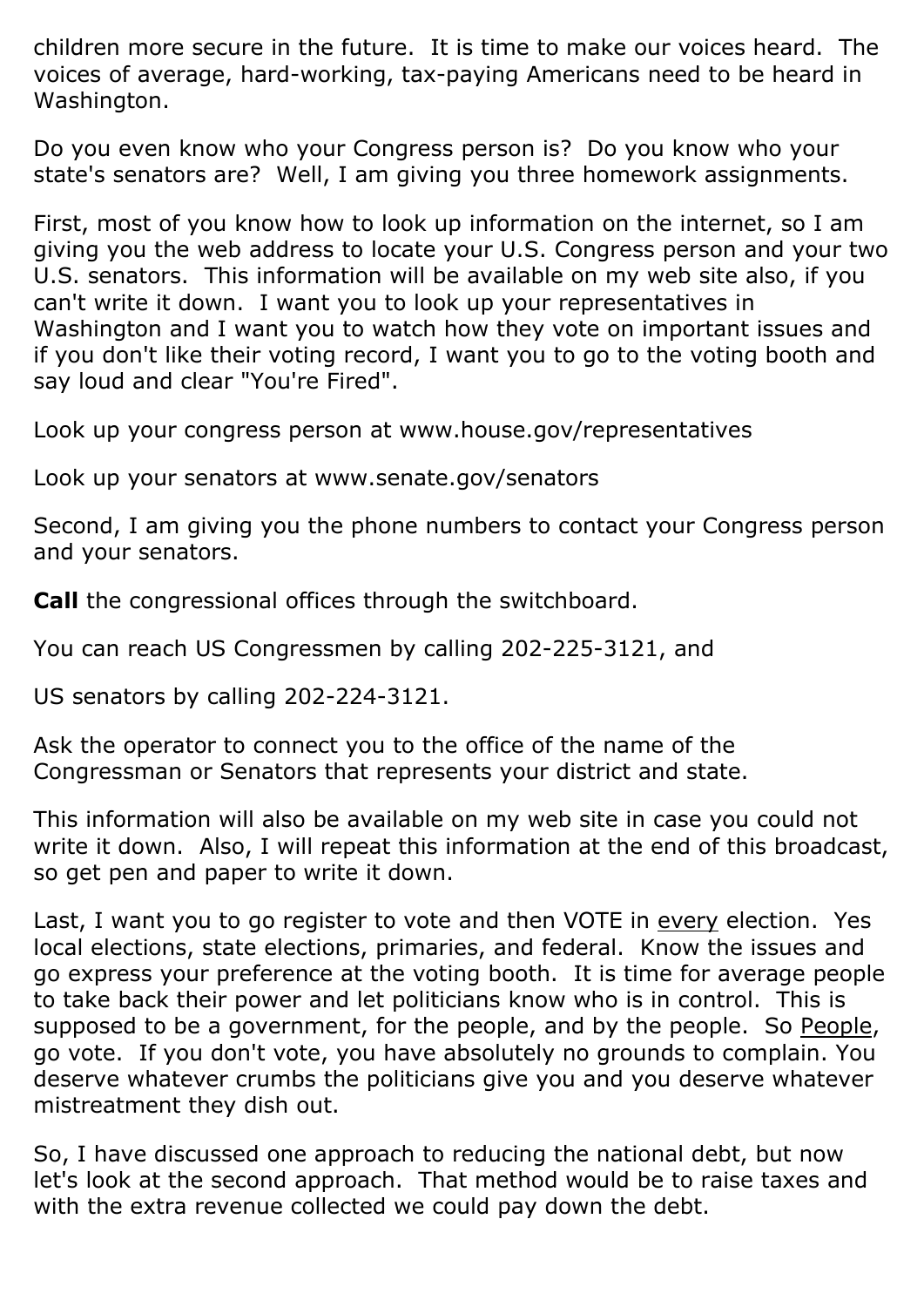Sounds logical, but do we trust politicians to take more of our money and actually pay down the debt or will they just increase spending. I believe that the best start to better money management begins by limiting my spending.

There are also other problems with raising taxes. If taxes reach a tax rate of greater than 50 percent it curbs growth which could actually create less revenue than generated before. The more money we give the government, the more power we give the politicians over our lives. I want to limit government intervention into my personal life and their influence over my family's decisions.

However, there is a third option. This option would require Congress to take the revenue currently being generated and transfer funds to areas of the economy that would create more jobs or re-train workers to do more skilled jobs or create incentives for our young people to pursue higher education.

This approach would be our government INVESTING in our futures and not GIVING away so-called Free benefits that offer no return to anybody.

It is like the story of a volunteer that goes to a third-world country and gives fish to a village so they can eat for a day or teaching the village the skills necessary to fish for themselves and catch the food that they will need to eat for years to come.

Having a vigorous, productive, and skilled workforce causes the economy to expand, generates a higher GDP, creates more innovation, and a makes a better standard of living for most people. Consequently, it results in more revenue to tax at lower rates and pay down our national debt.

Finally, the politicians only reflect the attitudes of the people. The bottom line is that Americans must decide to accept spending cuts or shifts in spending to more productive areas of the economy. Next, we must know what the political candidates positions are on the issues and if they have been in office, we must know their voting record. If they have betrayed our trust, then we must go to the voting booth and send a message loud and clear, "You're Fired".

Here are some Bible verses about debt.

# **[1 Timothy 6:6-8](https://www.biblegateway.com/passage/?search=1+Timothy+6%3A6-8&version=ESV)**

Now there is great gain in godliness with contentment, for we brought nothing into the world, and we cannot take anything out of the world. But if we have food and clothing, with these we will be content.

# **[Proverbs 22:7](https://www.biblegateway.com/passage/?search=Proverbs+22%3A7&version=ESV)**

The rich rules over the poor, and the borrower is the slave of the lender.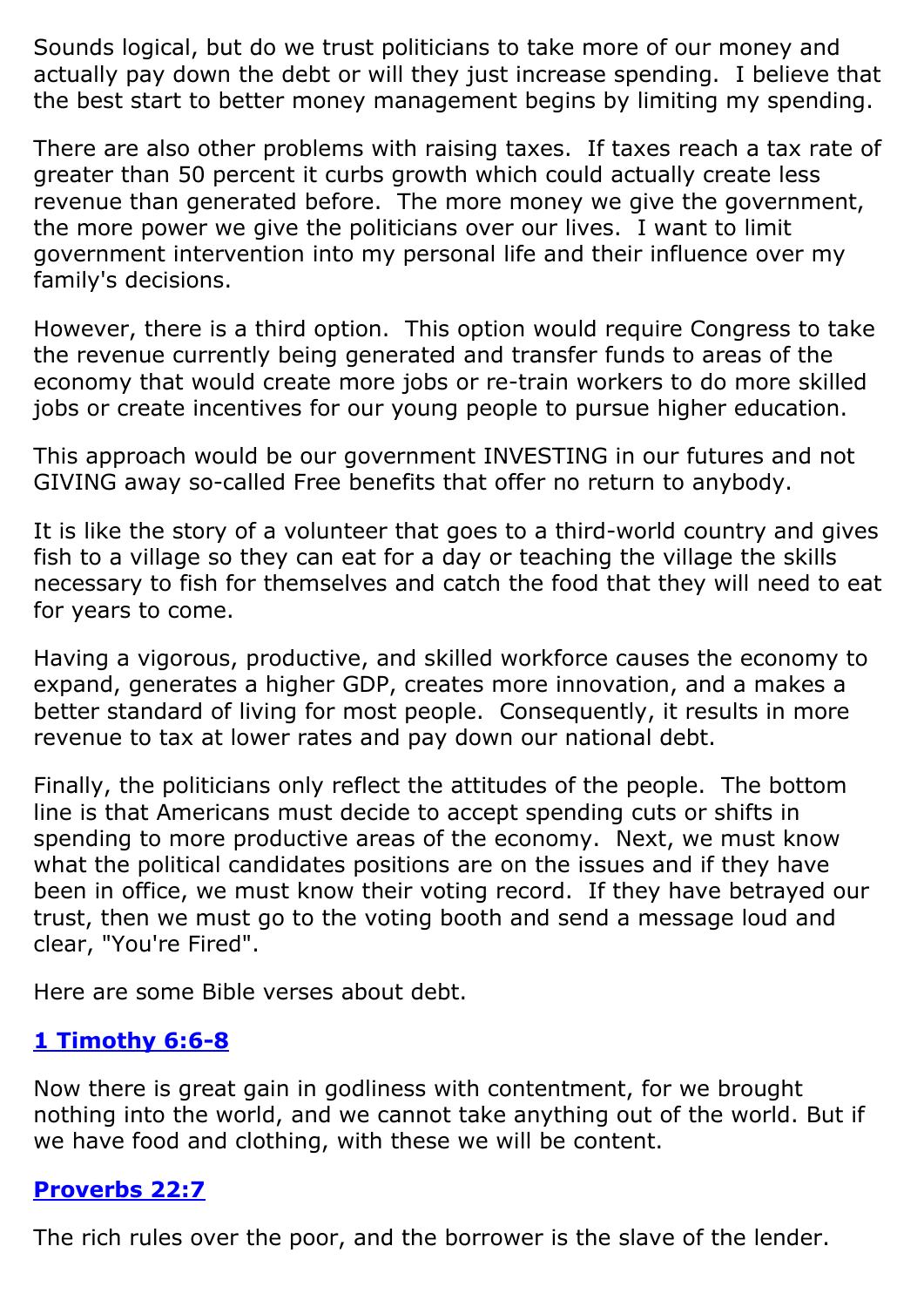### **[Proverbs 22:26-27](https://www.biblegateway.com/passage/?search=Proverbs+22%3A26-27&version=ESV)**

Be not one of those who give pledges, who put up security for debts. If you have nothing with which to pay, why should your bed be taken from under you?

#### **[Proverbs 13:22](https://www.biblegateway.com/passage/?search=Proverbs+13%3A22&version=ESV)**

A good man leaves an inheritance to his children's children

### **[Hebrews 13:5](https://www.biblegateway.com/passage/?search=Hebrews+13%3A5&version=ESV)**

Keep your life free from love of money, and be content with what you have, for he has said, "I will never leave you nor forsake you."

# **[Luke 12:59](https://www.biblegateway.com/passage/?search=Luke+12%3A59&version=ESV)**

I tell you, you will never get out until you have paid the very last penny."

I have to end it there, but I will be talking on this subject some more next time.

I want to offer everyone the opportunity to pray and ask Jesus to become their Lord and Savior. Repeat this prayer with me.

Jesus I confess I am a sinner. I humble myself and repent of my sins. Please forgive me of my sins. I believe You sacrificed your life and rose again from the dead to secure my salvation. Jesus come into my heart and be my Lord and Savior. In Jesus name.

I want to announce that I have developed a web site for this radio broadcast. My web address is www.DeborahLane.org. I will spell that for you. D-E-B-O-R-A-H and L-A-N-E as all one word. Again my new web site is www.DeborahLane.org. You can listen to previous broadcasts, download a transcript of the broadcast, submit prayer request, email me, and find contact information.

Look up your congress person at www.house.gov/representatives

Look up your senators at www.senate.gov/senators

Second, I am giving you the phone numbers to contact your Congress person and your senators.

**Call** the congressional offices through the switchboard.

You can reach US Congressmen by calling 202-225-3121, and

US senators by calling 202-224-3121.